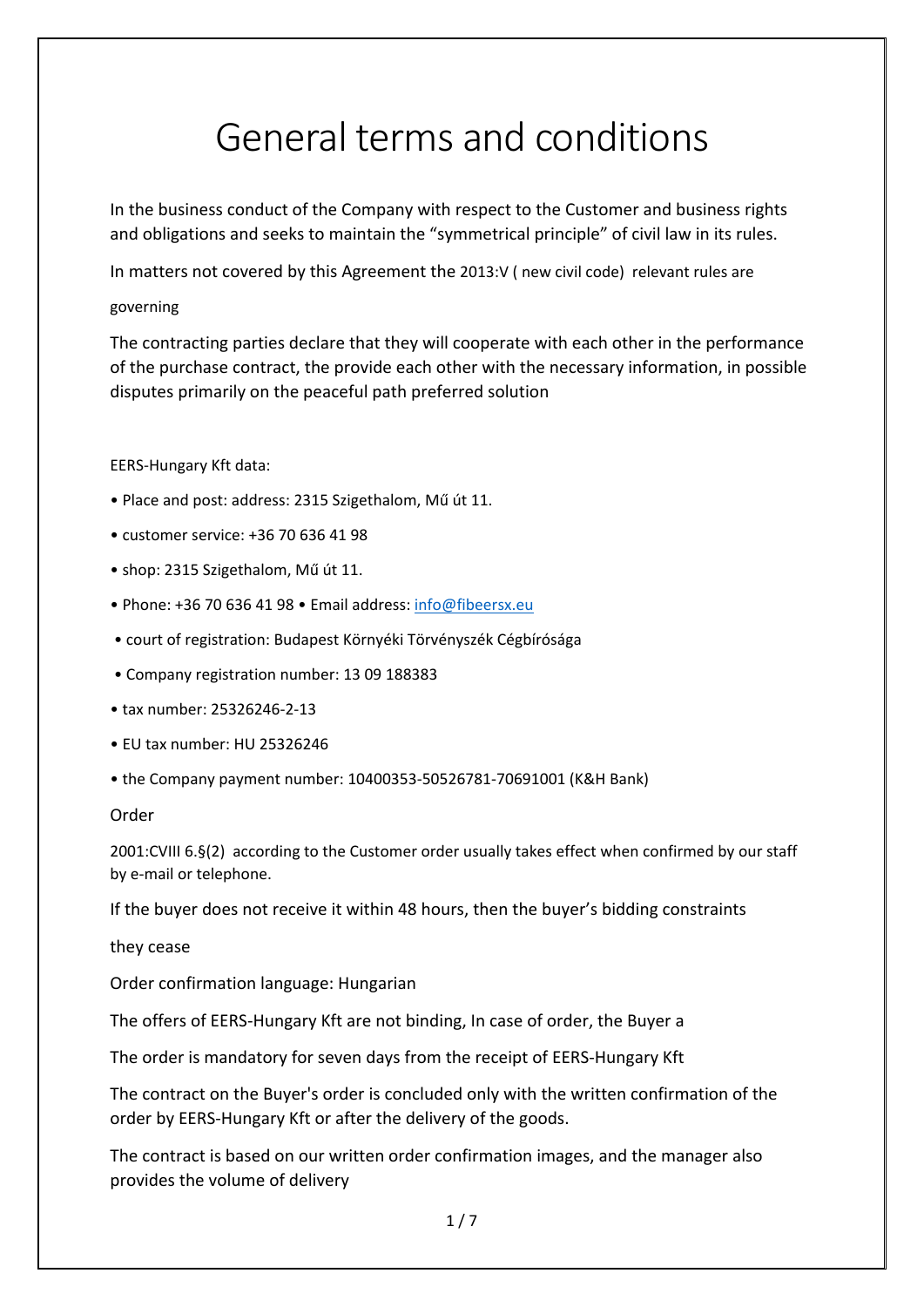The dimensions, weights, diagrams, descriptions and the like included in the publications of EERS‐Hungary Kft. Are only approximate data, and the right to deviate is to be understood in a sustainable manner, unless they are explicitly indicated as binding in writing.

EERS‐Hungary Kft. During the delivery time maintain technical progress or legal (separate statutory and judicial) provisions the right of traceable design and form modifications, significant acceptance of these modifications can be expected from the Buyer

Obvious errors, typographical, calculation and calculation errors, as well as misspellings are not binding on EERS‐Hungary Kft., And the Customer may not claim compensation on the basis of these. If EERS‐Hungary Kft. Has not yet confirmed the order in writing, it is not obliged to notify the Customer of any changes. The production of intermediate products that are not included in the current price list can only be ordered as individual production. EERS‐ Hungary Kft. Unrestrictedly reserves the ownership of the cost calculations, drawings and other documents and the related intellectual property rights; these documents may not be made available or used by third parties without the prior written consent of EERS‐Hungary Kft.

## DELIVERY, DELIVERY TIME

Unless the Parties have expressly agreed otherwise, the sale of the goods shall be deemed to be from the premises. EERS‐Hungary Kft. Provides the goods at its choice in the center of 2310 Szigetszentmiklós, ÁTI Sziget Ipari park 11, or delivers them from the designated place, EERS‐Hungary Kft. May also perform partial delivery and performance, its acceptance is expected from the Buyer. INTERNATIONAL TRADE TERMS AND CONDITIONS 2010 rules apply

In the case of delivery by the Buyer's own means of transport or by the organization organized by them, the delivery of the goods takes place at the premises of EERS‐Hungary Kft., In which case the risk of damage passes upon receipt of the goods.

If the Buyer does not deliver the goods no later than the date set by the Parties, the risk is due to the set delivery deadline or after the date is transferred to the Customer. If the

EERS‐Hungary Kft. Then undertakes to deliver the goods on behalf of the Buyer, at the expense of the Buyer. If the delivery takes place at a later date at the request of the Buyer, EERSHungary Kft will indicate that the shipment is ready for delivery.

If EERS‐Hungary Kft. Delivers the goods, it is obliged to deliver the goods in the quantity, quality and type specified in the contract or order to the place of performance within the specified time.

deliver, as well as all related specifications and other documents in the contract / order. If the delivery is performed by EERS‐Hungary Kft., He will take care of the organization of the delivery.

The delivery deadlines given by EERS‐Hungary Kft. Are not binding, unless the Parties have expressly agreed in writing on the binding validity of a delivery deadline. The mandatory delivery deadline is considered to have been met if the goods have left our factory on time or, in the case of delivery by the Buyer, the availability for delivery has been announced.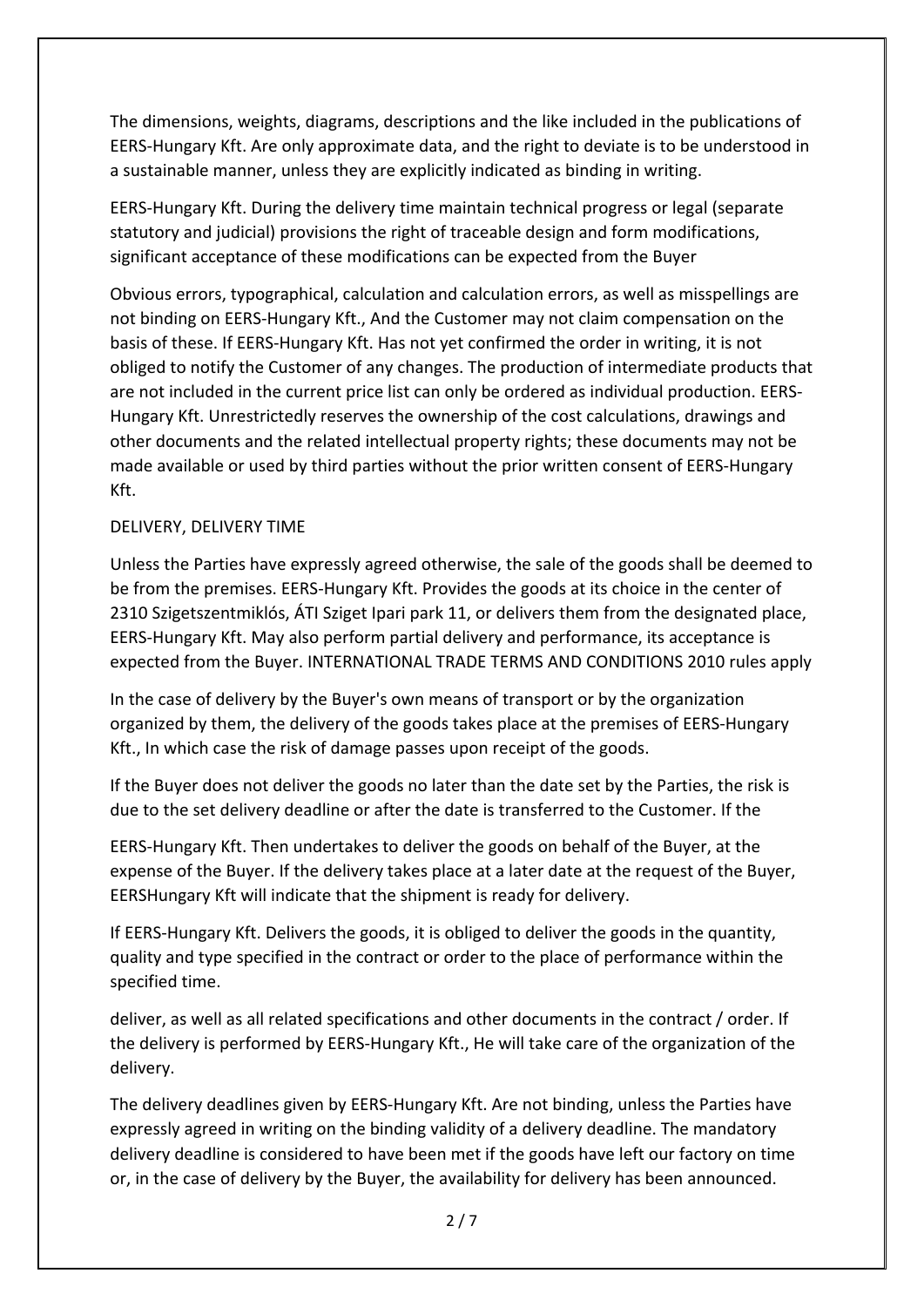If the observance of the mandatory delivery deadline cannot be influenced by EERS‐Hungary Kft., Or circumstances not attributable to EERS-Hungary Kft - especially malfunctions, strikes, riots,exclusions, total or partial cessation of the transport operation, war event, official action or force majeure at EERS‐Hungary Kft or its suppliers, the

mandatory delivery deadline for the period of elimination of the disturbance and its operational effects is extended without further ado

Such events provided for more than three months both parties shall have the right to withdraw from the contract in whole or in part without any obligation to pay compensation for the part not yet performed. If the Parties have agreed on a certain period or deadline for delivery by EERS‐Hungary Kft., The delay shall occur only after the request has been made and the reasonable ‐ usually at least four weeks ‐ additional deadline has elapsed without result.

The Buyer is only entitled to withdraw from the contract or enforce compensation after the unsuccessful expiry of the additional reasonable time limit indicated by EERS‐Hungary Kft. In the event of a delay.

In all cases, the Parties shall agree in writing on the determination of the Delivery Deadline

## PRICES, PRICE ADJUSTMENTS

The price level is included in the price list of EERS-Hungary Kft. Valid at all times. All prices are for information only.

The exact prices shall in all cases be agreed by the Parties in a written contract.

## PAYMENT

Unless otherwise provided, the buyer is obliged to pay the value of the goods by bank transfer within 30 days of the receipt of a formally and substantively impeccable invoice issued after the acceptance of the contractual performance

If the Buyer objects to the submitted invoice In this context, the Buyer is obliged to return the invoice to EERS‐Hungary Kft. within 8 days . In this case, the transfer deadline is calculated from the receipt of the corrected invoice

Payment is made on time if it has been irrevocably credited to EERS‐Hungary Kft.'s account to EERS‐Hungary Kft. At the due date or on the last day of the payment deadline.

Withholding of payment or inclusion in any counterclaims is possible only in the event of a counterclaim of the Buyer recognized or legally established by EERS‐Hungary Kft.

## WARRANTY

EERS‐Hungary Kft. Guarantees and warrants to the Buyer for the contractual performance, ie for the performance of the goods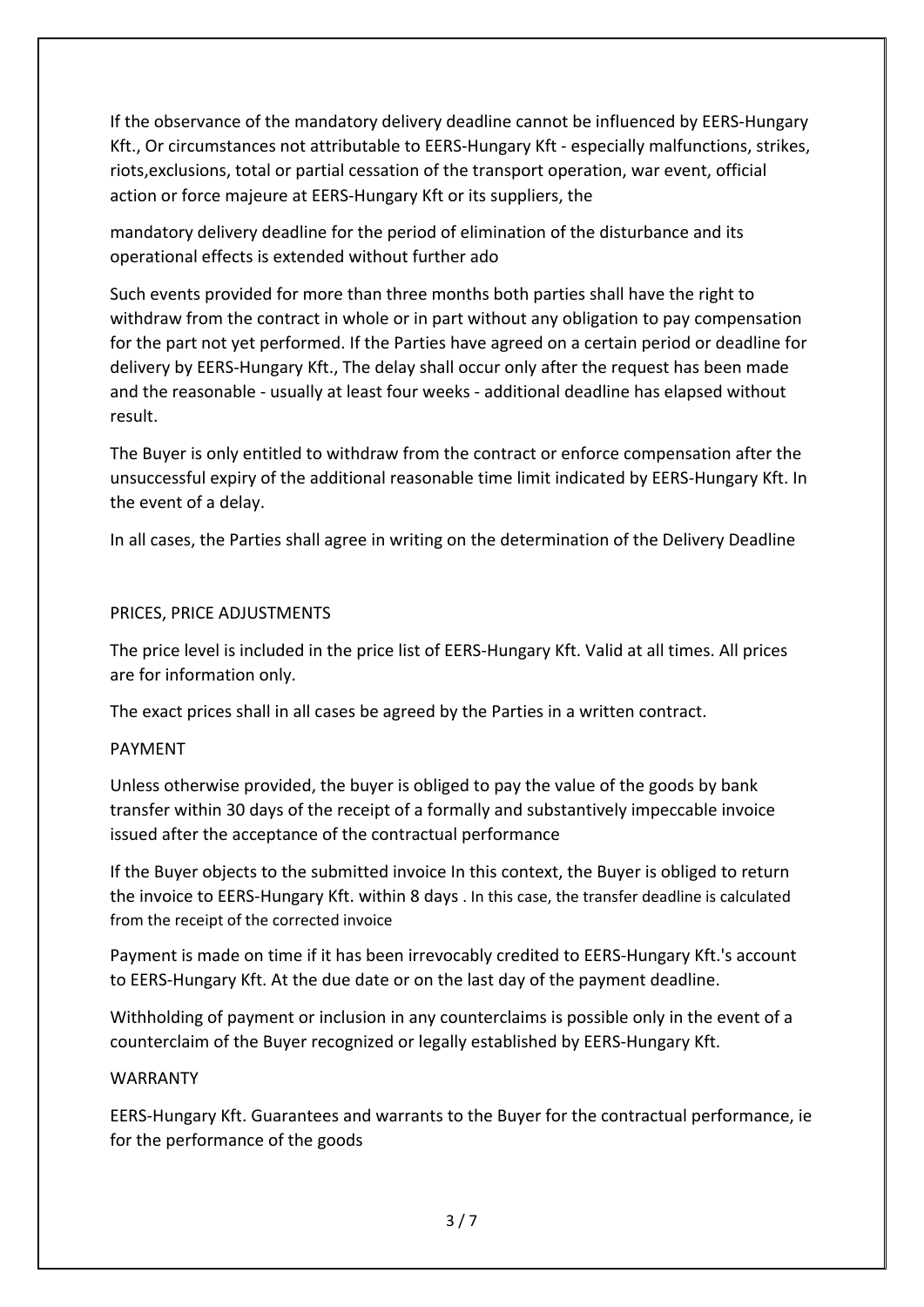- 1. complies with the conditions, legislation and official regulations prescribed in the Contract / Order;
- 2. meets the purpose for which it was manufactured and sold, for which the goods will be used (free from defects in material and workmanship (including overt and covert defects);
- 3. free from any claim or right of a third party of any nature.

The goods must be inspected immediately and defects / deficiencies must be inspected no later than six working days after receipt by the Buyer, if this can be done in the normal course of business.

Recognizable errors / deficiencies must be reported to EERS‐Hungary Kft. Immediately

Errors that cannot be detected within this deadline, or that appear only later, must be reported to EERS‐Hungary Kft. Immediately after they have been detected

If the Buyer fails to comply with its inspection and communication obligations under this section within the time limit, the goods shall be deemed accepted. The products sold by EERS-Hungary Kft. All have a warranty, the purchased new products have a 1-year warranty according to the current law, 6 months for used products guarantee.

According to the mutual agreement, EERS‐Hungary Kft. And the Buyer may deviate from the duration of the obligatory guarantee, the parties may agree on an additional guarantee, which is fixed in the contract.

EERS‐Hungary Kft. Assumes full responsibility for defects arising from the intended use, provided that the Waiter complies with the operating / use instructions described in the manual for the products.

For disembarkation, EERS‐Hungary Kft. May charge a fee, about which the Customer may request information by telephone or in electronic form by providing the disembarkation address.

In case of any problems, EERS‐Hungary Kft. Can request help / information and make a report at the contact details indicated in the section.

#### INDEMNIFICATION AND CLAIMS, LIABILITY

EERS‐Hungary Kft. In the event of a breach of contract causing or accompanying damage, as well as on the contract for damage caused outside the Civil Code. shall be liable in accordance with its rules.

EERS‐Hungary Kft. Is obliged to release the Buyer from all claims of third parties as a result of the Supplier's breach of contract.

In case of slight negligence, EERS‐Hungary Kft. Is not liable for damages and costs. In particular, EERS‐ Hungary Kft. Shall not be liable to the Buyer for the loss of profit and other property damage caused by slight negligence. The disclaimer under the preceding paragraph does not apply to claims arising from the warranty, in the event of damage to life, limb or health, to claims arising from the Product Warranty Act, and claims arising from a negligent breach of material contractual obligations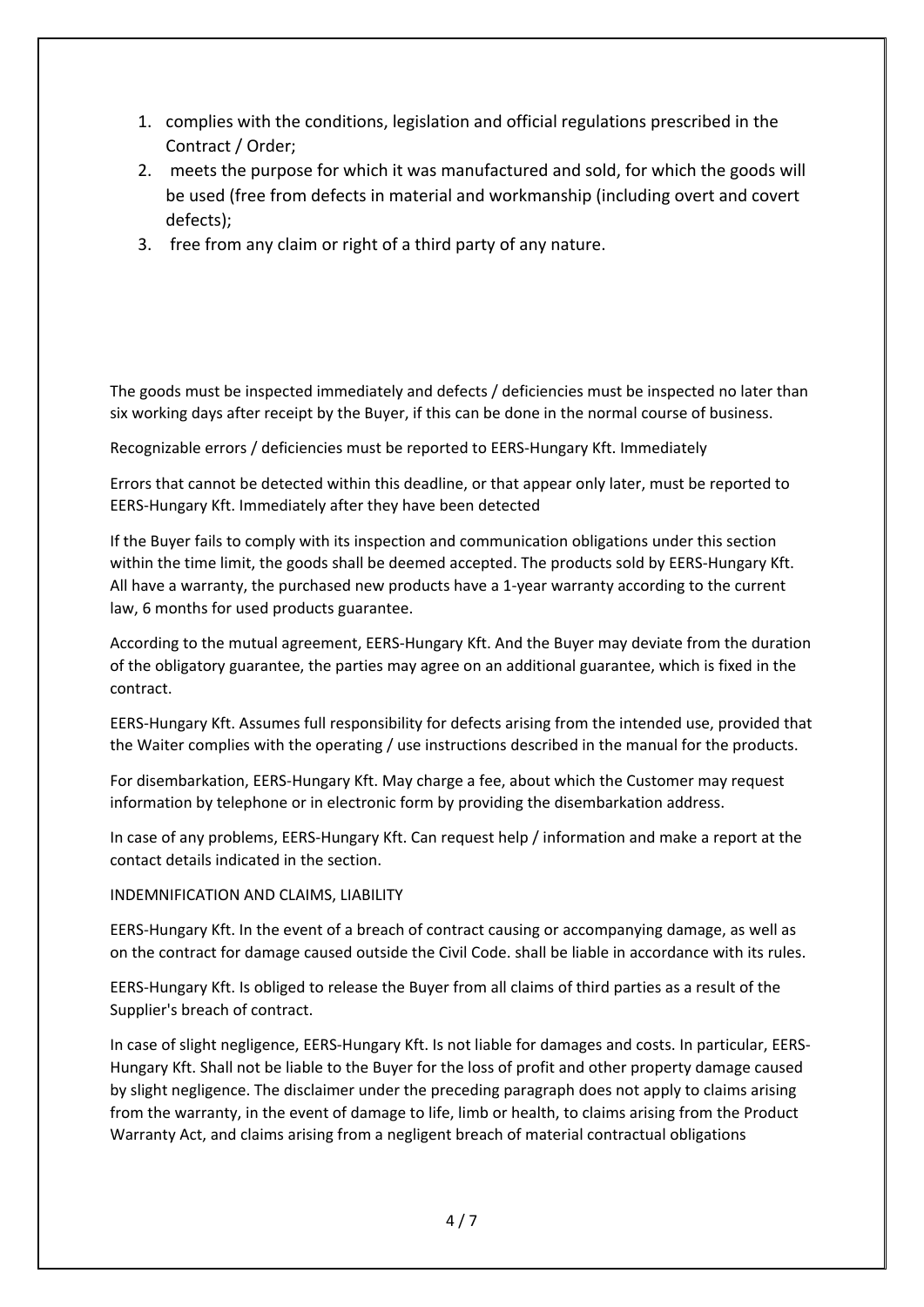However, in the event of a breach of contractual obligations due to slight negligence, the performance of which enables the contract to be performed properly and which the contractor can normally expect to comply with (material contractual obligations), liability is limited to damages that are foreseeable at the time of conclusion.

If the liability of EERS‐Hungary Kft. Is excluded or limited, it also applies to the personal liability of the employees, representatives and performance assistants of EERS‐Hungary Kft.

#### WITHDRAWAL IN CASE OF BREACH OF UNDERTAKING

The buyer is not entitled to a right of withdrawal due to non‐contractual or non‐contractual performance provided by EERS‐Hungary Kft. If EERS‐Hungary Kft. Is not responsible for the breach of the obligation and the production of an individual product has been requested.

This provision does not apply if the Buyer's right of withdrawal, independent of fault, derives from special agreements (eg a fixed transaction). Furthermore, it is not valid in the event of a defect in the goods; in this

in this case, the legal regulation of the right of sale shall apply, unless these terms and conditions contain a different regulation.

In case of cancellation, EERS‐Hungary Kft. Will not pay interest or any compensation to the Buyer, who waives his claim in this direction by sending the order, in addition to the full refund of the purchase price.

#### RESERVATION OF OWNERSHIP

The delivered goods remain the property of EERS‐Hungary Kft. Until the full payment of the purchase prices and all previous and subsequent deliveries of goods ‐ and ancillary receivables ‐ within the framework of the business relationship. The retention of ownership is also valid against the forwarder to whom the goods are handed over on behalf of the Buyer or on the initiative of EERS‐ Hungary Kft. The enforcement of the retention of title by EERS‐Hungary Kft. Shall not be considered as a withdrawal from the contract. In addition to its claim for the release of the property, EERS‐ Hungary Kft the rights deriving from the contract of sale, in particular claims for damages and loss of profits. The Buyer is entitled to resell the delivered goods in the course of regular business, unless he is late in payment or has terminated his payments. The Buyer is not entitled to dispose of the goods subject to retention of title in a different way than before, in particular to pledge or transfer them as security until the payment has been made in full.

The Buyer is obliged to remove the third party by the Intervention in the ownership of EERS-Hungary Kft., As well as the goods affected by the reservation of ownership seizure.

The Buyer is obliged to point out that the goods are the property of EERS‐Hungary Kft. The Buyer is obliged to notify EERS‐Hungary Kft. In writing without delay.

In the case of resale, the Buyer is already assigning to EERS‐Hungary Kft. Its purchase price receivable from the buyer, as well as all its receivables arising from the resale to together with the ancillary rights attached to them, and shall also record this assignment in its business books

Assigned claims serve as security for all claims under the first paragraph of the "RESERVATION OF OWNERSHIP" section.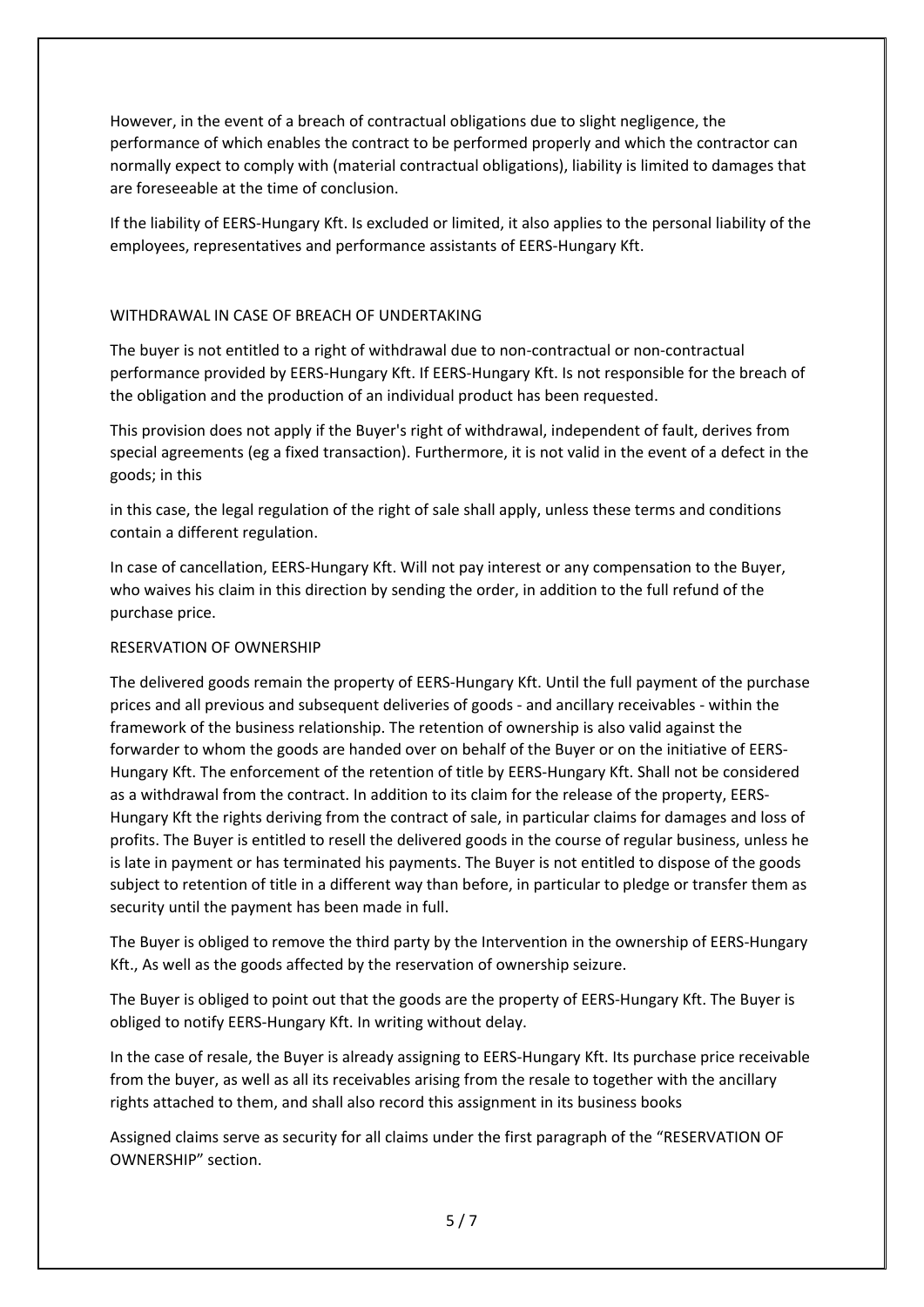The Buyer shall immediately, but no later than at the request of EERSHungary Kft., Notify EERS‐ Hungary Kft. Of the assignment made to third parties for the purpose of payment to EERS‐Hungary Kft., The rights of EERS-Hungary Kft. provide the information and documents required for its enforcement.

#### CONFIDENTIALITY

The Buyer undertakes to obtain all information obtained during his cooperation or relationship with EERS‐Hungary Kft. ‐ this includes tactical or strategic visions, technologies and manufacturing information, capacities, business plans, contractual relationships ‐ treated as a trade secret.

It also enforces or complies with this obligation vis‐à‐vis its partners. Information obtained in writing shall be treated as a business secret, regardless of that they bear a qualifying inscription indicating this. The Customer is obliged to keep the business secret strictly confidential and may only disclose it to third parties with the prior written consent of EERS‐Hungary Kft.

Customer acknowledges that it obtains a trade secret without authorization or makes a trade secret otherwise lawfully in its possession available without the consent of the company, and therefore has full and unlimited civil and criminal liability for breach of confidentiality obligations.

#### GDPR, DATA PROTECTION AND DATA MANAGEMENT

This paragraph sets out the principles for handling the data provided by Customers.

Legal basis for data processing, voluntary consent

Data may only be processed if the purpose of the data processing cannot be reasonably achieved by other means.

Data: any data or information that makes the Customer identifiable (directly or indirectly).

The data subject shall have the right, at the request of the controller, to delete the data relating to him or her without undue delay, and the controller shall be obliged to delete the data relating to him or her without undue delay if:

‐ the data are no longer required for the purpose for which they were collected or otherwise processed

‐ the data subject withdraws his or her consent and there is no overriding legitimate reason for the processing

In the case of data processing based on consent, the Customer is entitled to withdraw its consent at any time, which, however, does not affect the lawfulness of data processing prior to withdrawal.

#### FINAL PROVISIONS

The contractual relationship between EERS‐Hungary Kft. And the Customer is governed by Act V of 2013. (Ptk.) Concerning the sale and purchase shall apply.

In the legal relationship of the parties, unless expressly agreed otherwise in writing, the Hungarian substantive and procedural rules shall apply.